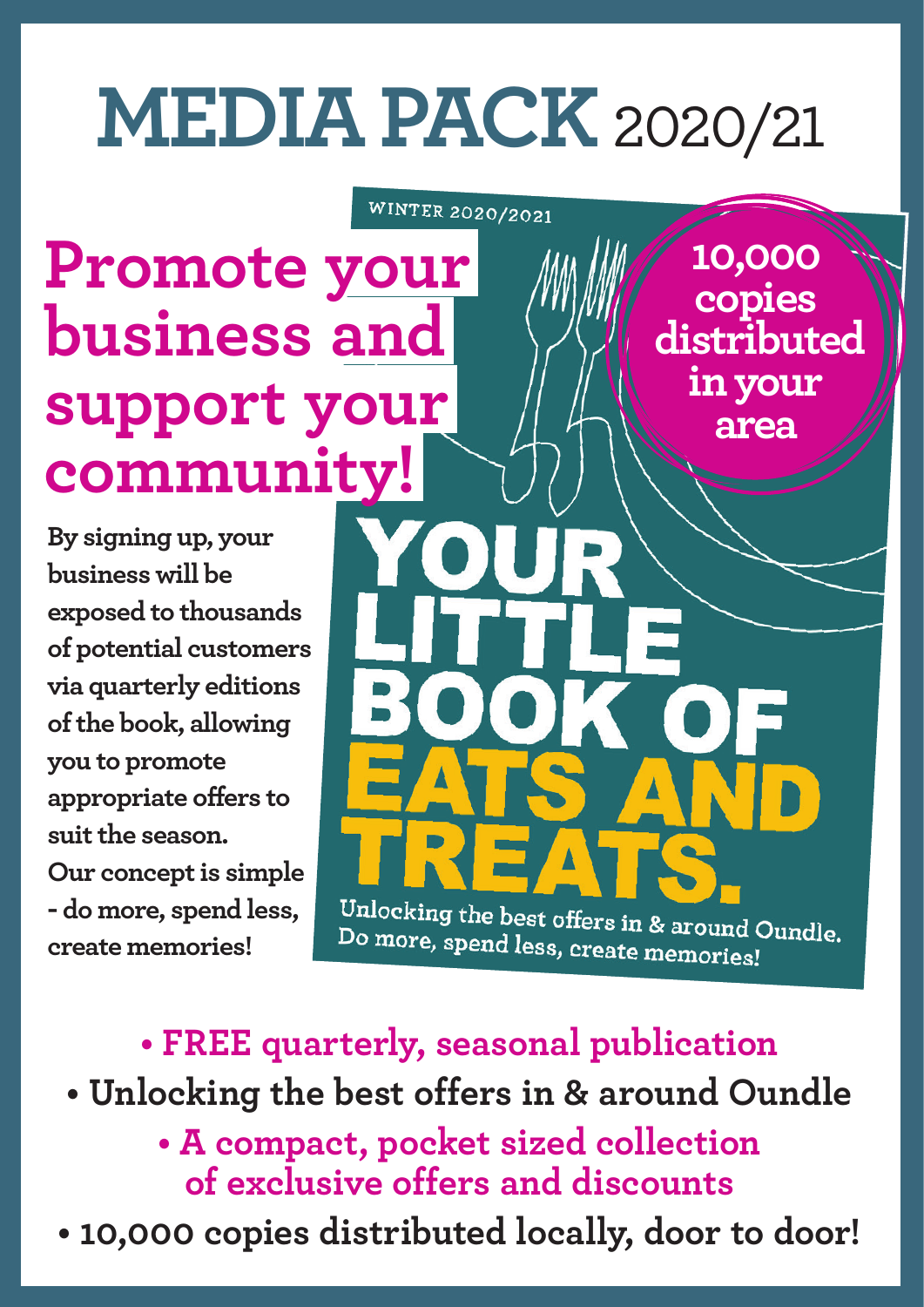**Promote your offers. Don't miss out!**

## REACHING A MINIMUM OF 10,000 LOCAL CUSTOMERS!

## **About us...**

Your Little Book of Eats & Treats<br>
promotes local and independent<br>
businesses to local people. **promotes local and independent businesses to local people. A compact, pocket-sized collection of exclusive offers and discounts ranging from two-for-one lunches to a relaxing pamper.**

**Your Little Book of Eats & Treats is tailored to your area and is designed to encourage spending and promote support for the local economy.**

**With a distribution network of over 10,000 and aimed at everyone from families to the single young professional, the quirky book is delivered directly to your door & is completely FREE.**

**Your Little Book of Eats & Treats is the brainchild of Kelly & Andy, two creative thinkers local to the area. Loving all things foodie, they have two kiddies – an arty 4 year old and a 6 months old who wants to chew everything!**

**Between them, they boast more than 30 years of experience in international media, design and sales, all allied to a passion and drive to see the area flourish. Former clients include Grazia, Google, Facebook, Conde Nast Traveller, and Harper's Bazaar Arabia.**

#### **CONTACT US. 07376 372077 yourlittlebookof.co.uk e: yourlittlebookof@gmail.com**



*Give us a little love on your favourite social media platforms.*



*yourlittlebookof*